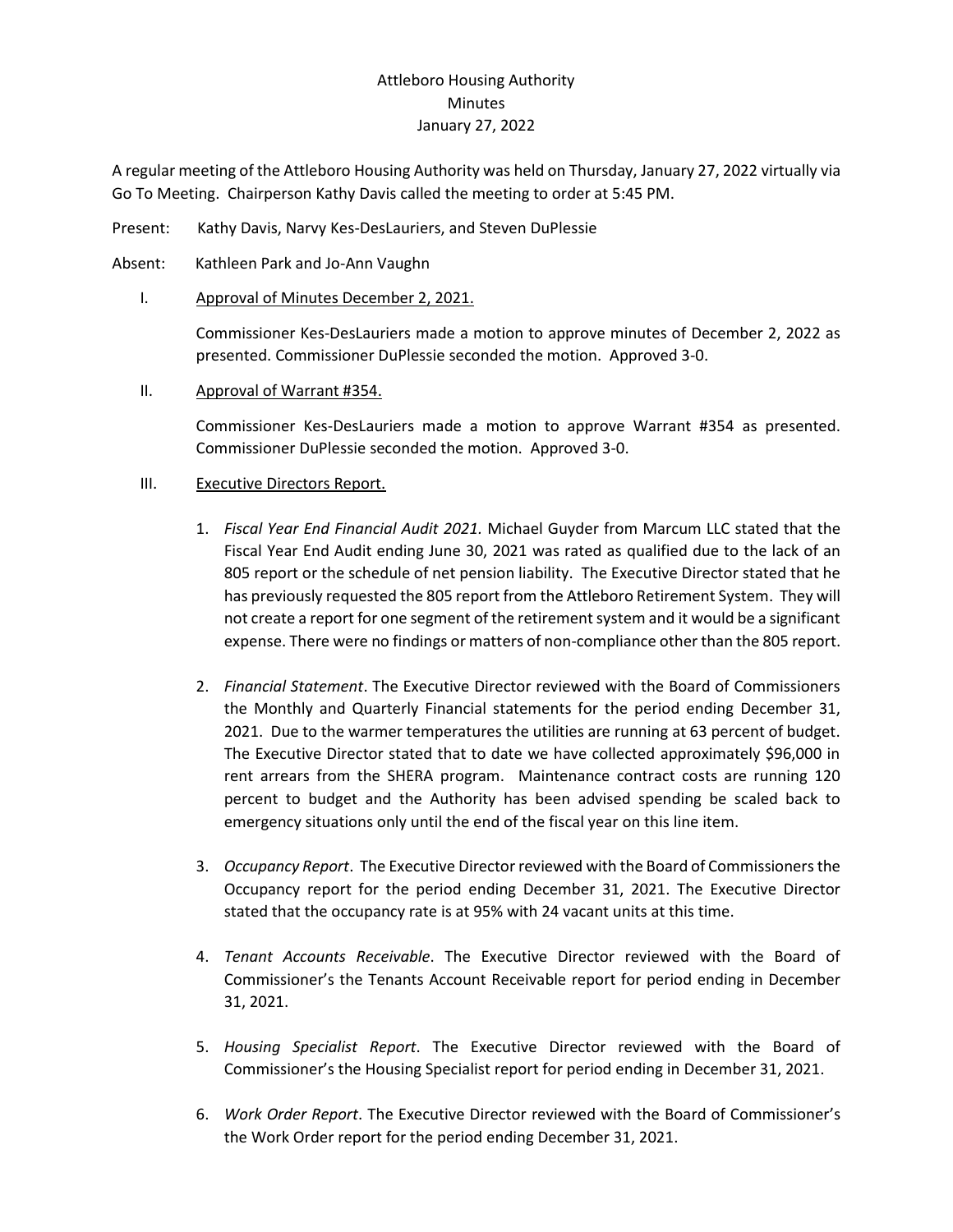7. *Family Self Sufficiency Report*. The Executive Director reviewed with the Board of Commissioner's the Family Self Sufficiently report for the period ending December 31, 2021.

#### *IV. Emergency and Capital Improvement Projects*

A. River Court Apts. (667-5) FISH #016124 Geothermal Heat/Second Elevator Initiative Included in the board packet was an updated master schedule. The Executive Director stated that Monday, April 25, 2022 is the scheduled end date for this project tentatively. The Executive Director included a letter from the architect with a time order adjustment for this project, change order #9 adding 242 calendar days onto the completion of this project timeline.

 Commissioner DuPlessie made a motion to approve Change Order #9 adding 242 calendar days to the completion of Project #016124. Commissioner Kes-Des Lauriers seconded the motion. Approved 3-0.

B. Maple Terrace Kitchen Modification (667) #016148. The Executive Directorstated the certificate of final completion for Phase 2 of the Maple Terrace Kitchen Modification was included in the board packet.

 Commissioner Kes-Des Lauriers made a motion to approve final completion on the Maple Terrace Kitchen Modification Project #016148. Commissioner DuPlessie seconded the motion. Approved 3-0.

- C. Fire Alarm Panel Replacement (667) #016163. The Executive Director stated that work began on January 11, 2022. Laracy Electric is entering all units to connect the wiring which is scheduled to be completed by the middle to the end of March.
- D. Exterior Door Replacement (689 sites). CCBC, the non-profit that operates the Group homes, requested that kitchen updates to both 17 Peck Street and 91 George Street be performed. The Executive Director stated that in order to do this the exterior door project would need to be delayed. They agreed. A revision to the Capital Improvement Plan has been submitted and is pending with DHCD.

#### *Management – Other*.

A. Public Housing Notices

The Executive Director reviewed with the Board of Commissioners the recent Public Housing Notices.

- B. Board Retreat Strategic Planning. The Executive Director stated that dates, venue and topics will need to be discussed. The Executive Director has reached out to various consultants in search of someone to facilitate the board retreat.
- C. HUD Payment Standards Adjustment. The Executive Director stated that on January 13, 2022 an email was sent to each Board Member explaining the difficulty of applicants under the Housing Choice Voucher Program finding affordable apartments. HUD has granted LHAs the option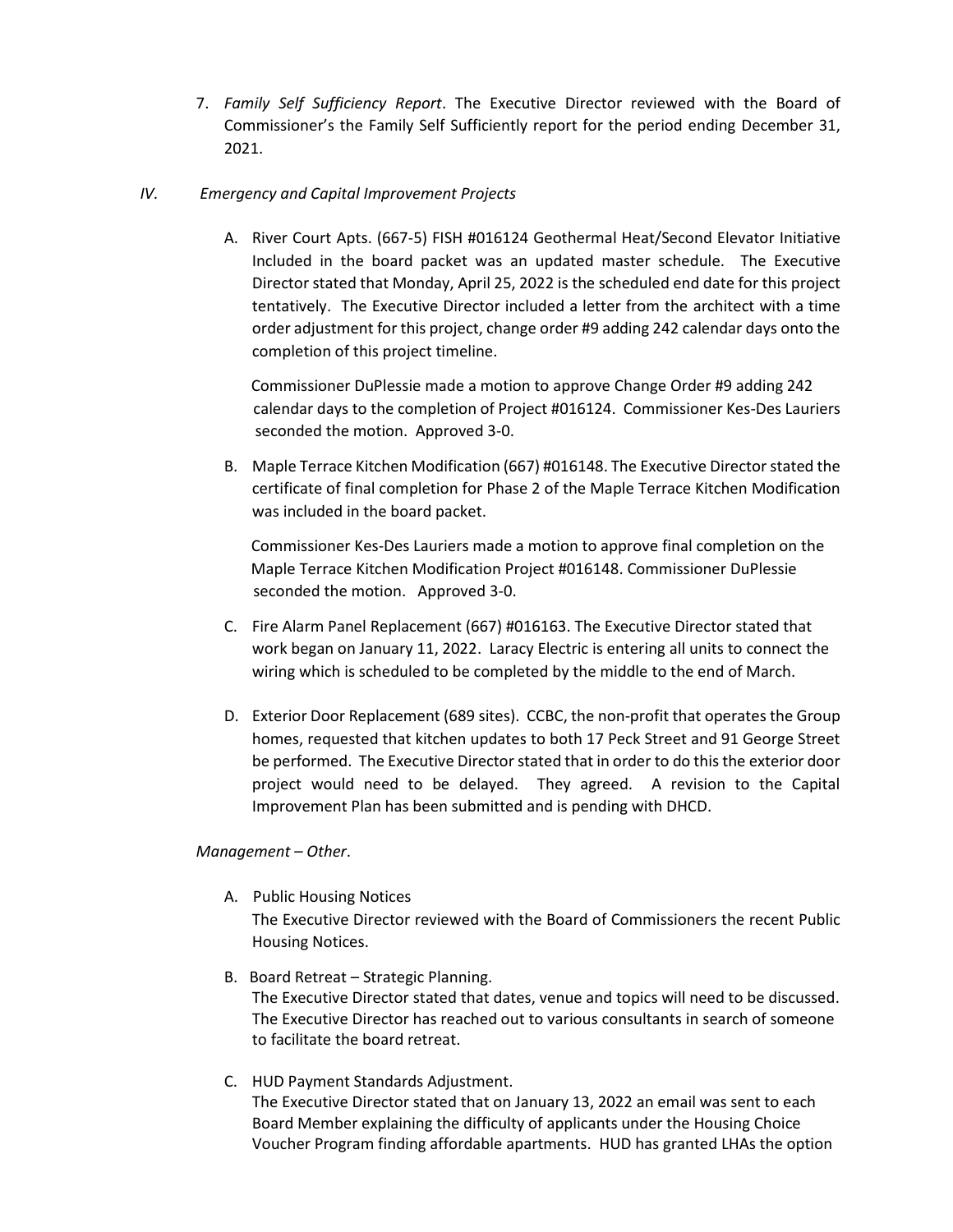of updating payment standards a second time; therefor AHA suggested that the payment standard be raised from 110% to 120% of the area median, increasing the amount the Housing Authority pays the landlord and decreasing the payment due by the applicant enabling them to more readily find an apartment.

Commissioner DuPlessie made a motion to affirm the January 13, 2022 Board approved raising the payment standard from 110% of fair market rent to 120% of fair market rent. Commissioner Kes-Des Lauriers seconded the motion. Approved 3-0.

D. Policy Updates.

A final draft of the Reasonable Accommodation Policy was included in board packets.

Commissioner Kes-Des Lauriers made a motion to approve the Reasonable Accommodation Policy as presented. Commissioner DuPlessie seconded the motion. Approved 3-0.

A final draft of the modified Purchase Order Policy was included in board packets.

Commissioner Kes-Des Lauriers made a motion to approve the Purchase Order Policy as presented. Commissioner DuPlessie seconded the motion. Approved 3-0.

E. Formula Funding.

A letter from DHCD stating the amount awarded to AHA for state funding in the amount of \$343,000 for fiscal year 2025 was included in board packets. The Executive Director stated that he applied for and was granted \$65,000 in asbestos remediation at Brookside for the alarm project. This brings the total award to \$408,155.00.

Commissioner Kes-Des Lauriers made a motion to approve amendment 14 to the contract for financial assistance in the amount of \$408,155.00. Commissioner DuPlessie seconded the motion. Approved 3-0.

F. ARPA/Build Back Better Legislation.

ARPA public housing authorities have received \$150 million dollars in ARPA funding. There will be a supplemental formula funding award that will be the average of our usual funding award. It should be issued in the coming months for use on different projects.

The Build Back Better Legislation is a more expansive attempt to obtain funding for various needs (housing, infrastructure programs, etc.). Currently this bill is stalled in the U.S. Senate.

G. Capital Needs Assessment.

Included in your board packet are the results of the housing needs assessment conducted at Brookside. The purpose of the assessment is to report to the state and public officials the repairs and funding needed in public housing.

H. Annual Plan Update.

The Executive Director has been working with Cybersense and the Regional Capital Assistance Teams on the data entry. The next step will be sending a draft of the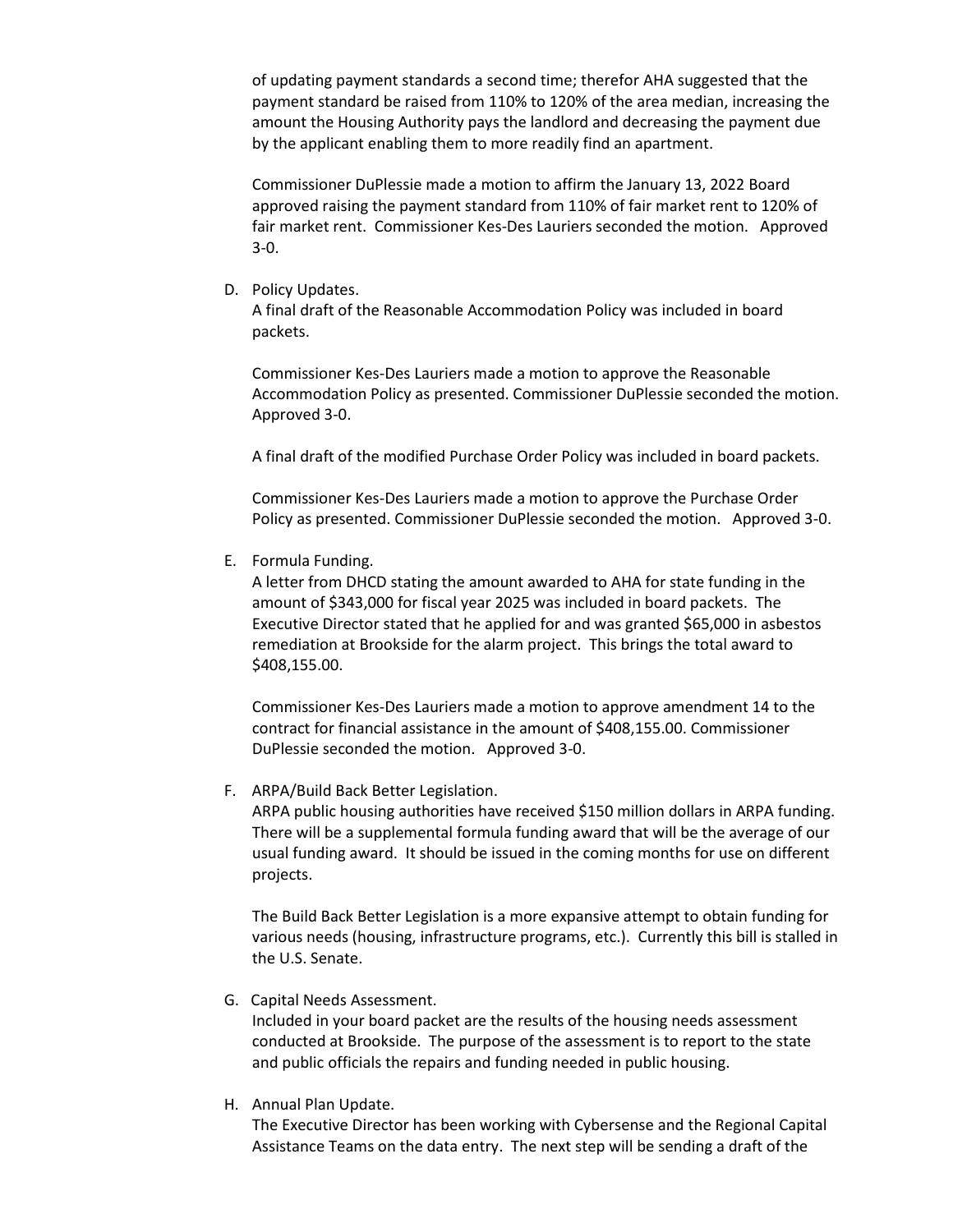Annual Plan to the LTO and the Board members as soon as it is finalized. There is a draft copy of the Annual Plan on the website if you would like to view it prior to receiving it via email.

I. Board of Commissioner Term.

The Executive Director stated that Commissioner Vaughn's term is expiring on February 28, 2022. The Executive Director confirmed that Commissioner Vaughn would like to be re-appointed to serve another five-year term. The Executive Director has contacted Mayor Heroux stating that Commissioner Vaughn would like to be re-appointed. The LTO President will be contacting the Mayor suggesting names of tenants to be considered for appointment for the Commissioner seat on the AHA Board.

J. Personnel.

Charles Cooper has joined the Maintenance staff. Maintenance is now at full staff capacity.

K. Staff Training.

The Executive Director stated that he has reached out to Attorney Manette Donovan in regards to a Customer Service/Sensitivity Training for all staff members.

L. COVID Update.

 The Omicron surge has affected the staff and tenants. The staff are wearing masks in the office at all times. There were 4 employees that tested positive, 2 of the 4 employees had symptoms. The Executive Director stated that he extended the closing of the office to the public. The office will reopen to the public on Monday, February 14, 2022.

M. Upcoming Board Meetings.

The next board meetings will be on Thursday, February 24, 2022 and Thursday, March 24, 2022.

## V. Attleboro Housing Authority Tenants Association.

- 1. Hillcrest Oaks and 705 Family Sites Tenant Association. President Portia Gray-Goffigan stated that the previous work order report detail is preferred over the current report that is being generated. President Portia Gray-Goffigan suggested the idea that Board members attend the staff training on Customer Services/Sensitivity. The Board members will discuss the possibility once the date has been set. President Portia Gray-Goffigan asked the Executive Director if the authority has realized any savings in heating costs this winter. The Executive Director responded in the affirmative.
- VI. Old Business.
	- 1. By-Laws Revisions. In light of the absence of two Board members, Commissioner DuPlessie suggested this be postponed until the next meeting.
- VII. New Business.

None.

- VIII. Open Comments.
	- 1. Tenants None in attendance.